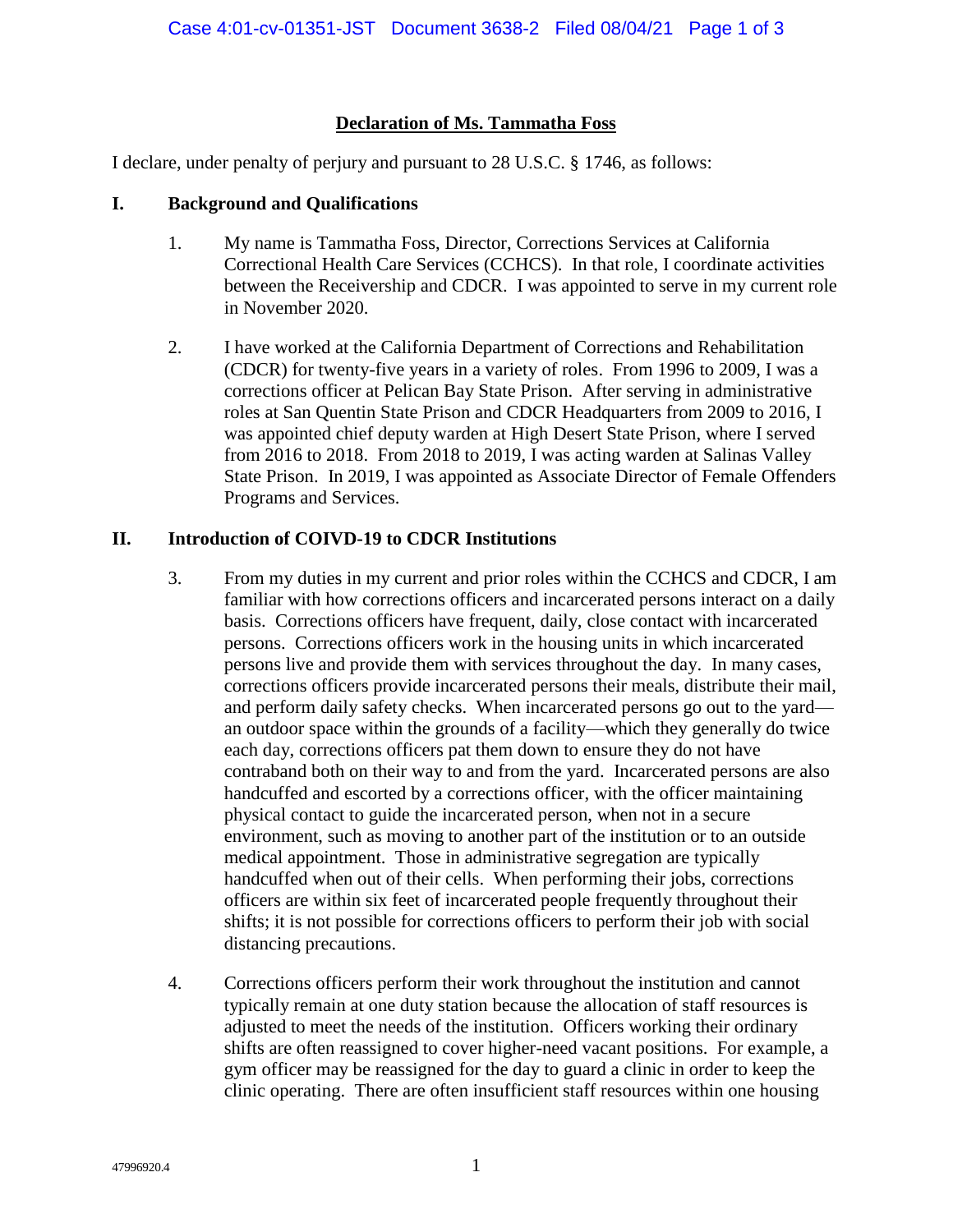unit or one yard to accommodate these institutional needs without moving staff throughout the institution. Emergency transports are also a near daily occurrence at each institution, and any available officer may be assigned to assist in that transport. Corrections officers also frequently work overtime in housing units and yards to which they are not ordinarily assigned, based on availability and need of the institution.

## **III. CDCR Facilities**

- 5. A majority of incarcerated persons in CDCR custody are housed in dormitories that are too crowded to allow for social distancing. These accommodations typically have one hundred to two hundred bunk beds per room in close proximity to one another. To provide more distance during the COVID-19 pandemic, bunk beds have been grouped together into cohorts of eight beds. Within a cohort, the beds are within six feet of each other, but the cohorts are spaced six feet apart from other cohorts.
- 6. Some incarcerated persons are housed in cells, typically two-person cells. Most cells have perforated doors or bars rather than solid doors.
- 7. If there is no current COVID-19 outbreak, incarcerated persons spend their days in a variety of environments, none of which is conducive to social distancing. Typically, incarcerated people spend the day at job assignments in the institution, in classrooms, in the yard, or in the dayroom. In most of these environments, incarcerated people are with only those people who are in the same housing unit. However, in the yard and in jobs, incarcerated people will come into close contact with people from other housing units. The institutions do not contain sufficient yard or work spaces or sufficient staff to provide each housing unit separate yard and work space.
- 8. In some institutions incarcerated people are served meals in their cells. Generally, however, incarcerated people eat in a dining hall. Generally, those dining halls have tables of four, at which incarcerated persons sit close together with others from the same housing unit. During the COVID-19 pandemic, the tables have been spaced at least six feet apart from one another.
- 9. Bathroom facilities vary by housing type. Every cell has its own toilet and sink and several cells share a single shower. Dormitory housing has group bathrooms, generally with a shower area with six shower heads, a large sink area, and a common bathroom. It is common for several residents to be in these common bathrooms at a time.
- 10. Incarcerated people will often be in close contact with residents of their own and other housing units and yards while waiting for services such as laundry, pill distribution, telephones, and classrooms. Medical programs also often bring incarcerated people from different housing units into close contact, such as Enhanced Outpatient Program ("EOP") groups for mental health, or instances